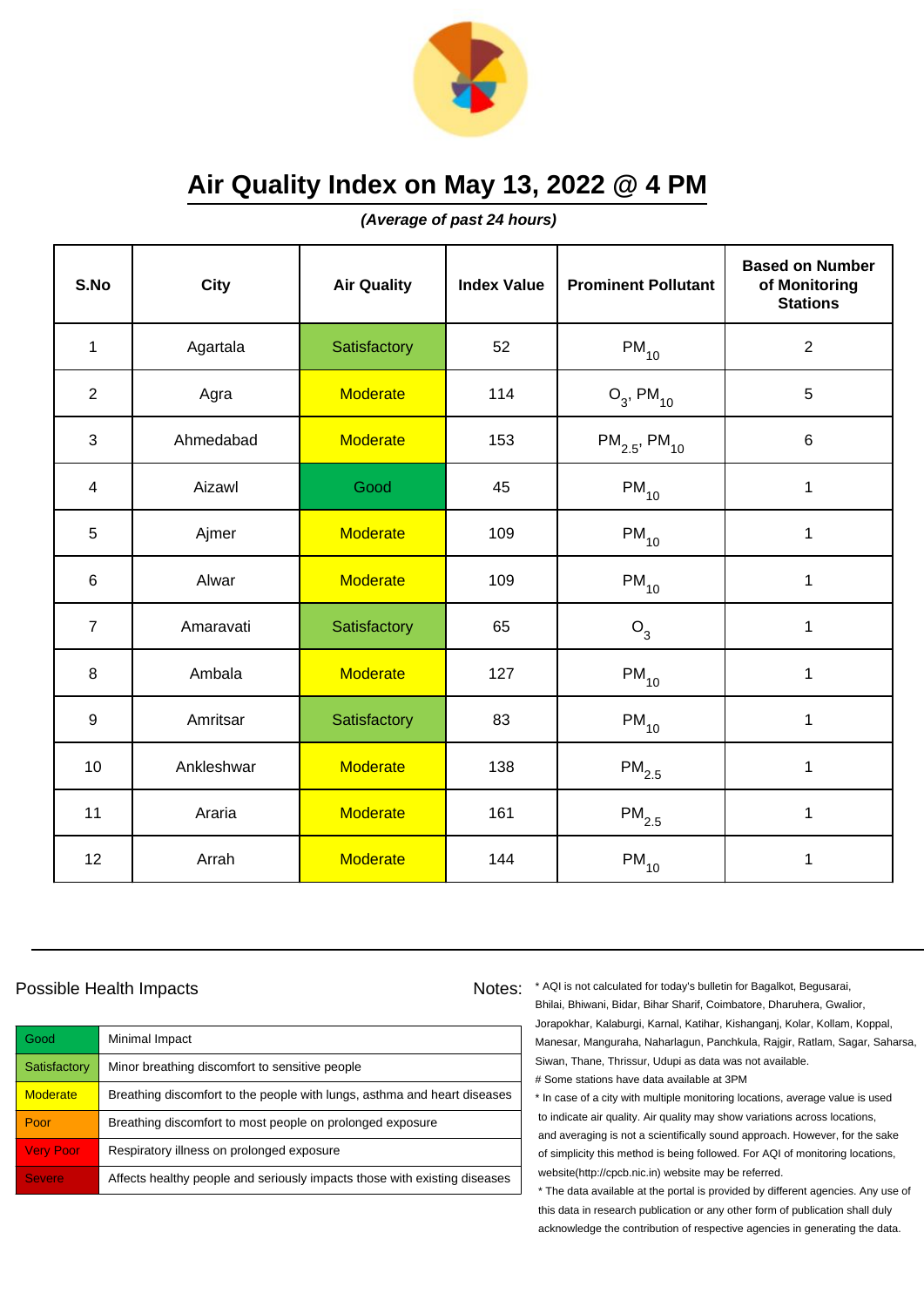

**(Average of past 24 hours)**

| S.No | <b>City</b>                 | <b>Air Quality</b> | <b>Index Value</b> | <b>Prominent Pollutant</b> | <b>Based on Number</b><br>of Monitoring<br><b>Stations</b> |
|------|-----------------------------|--------------------|--------------------|----------------------------|------------------------------------------------------------|
| 13   | Asansol                     | Satisfactory       | 68                 | NO <sub>2</sub>            | 1                                                          |
| 14   | Aurangabad (Bihar)          | <b>Moderate</b>    | 182                | $PM_{10}$                  | $\mathbf 1$                                                |
| 15   | Aurangabad<br>(Maharashtra) | <b>Moderate</b>    | 103                | $PM_{10}$                  | 1                                                          |
| 16   | Baddi                       | <b>Moderate</b>    | 116                | $PM_{10}$                  | 1                                                          |
| 17   | Baghpat                     | <b>Moderate</b>    | 181                | $O_3$                      | $\mathbf 1$                                                |
| 18   | Bahadurgarh                 | <b>Moderate</b>    | 174                | $PM_{10}$                  | 1                                                          |
| 19   | Ballabgarh                  | Satisfactory       | 95                 | $PM_{10}$                  | 1                                                          |
| 20   | <b>Bathinda</b>             | Satisfactory       | 78                 | $PM_{10}$                  | $\mathbf{1}$                                               |
| 21   | Bengaluru                   | Satisfactory       | 65                 | $PM_{10}$ , CO             | $\overline{7}$                                             |
| 22   | <b>Bettiah</b>              | <b>Moderate</b>    | 136                | $\mathsf{PM}_{2.5}$        | 1                                                          |
| 23   | Bhagalpur                   | <b>Moderate</b>    | 111                | $PM_{10}$                  | $\overline{2}$                                             |
| 24   | <b>Bhiwadi</b>              | Poor               | 212                | $\mathsf{PM}_{2.5}$        | 1                                                          |

#### Possible Health Impacts Notes: Notes:

Good Minimal Impact Satisfactory | Minor breathing discomfort to sensitive people Moderate | Breathing discomfort to the people with lungs, asthma and heart diseases Poor Breathing discomfort to most people on prolonged exposure Very Poor Respiratory illness on prolonged exposure Severe **Affects healthy people and seriously impacts those with existing diseases** 

\* AQI is not calculated for today's bulletin for Bagalkot, Begusarai, Bhilai, Bhiwani, Bidar, Bihar Sharif, Coimbatore, Dharuhera, Gwalior, Jorapokhar, Kalaburgi, Karnal, Katihar, Kishanganj, Kolar, Kollam, Koppal, Manesar, Manguraha, Naharlagun, Panchkula, Rajgir, Ratlam, Sagar, Saharsa, Siwan, Thane, Thrissur, Udupi as data was not available. # Some stations have data available at 3PM

\* In case of a city with multiple monitoring locations, average value is used to indicate air quality. Air quality may show variations across locations, and averaging is not a scientifically sound approach. However, for the sake of simplicity this method is being followed. For AQI of monitoring locations, website(http://cpcb.nic.in) website may be referred.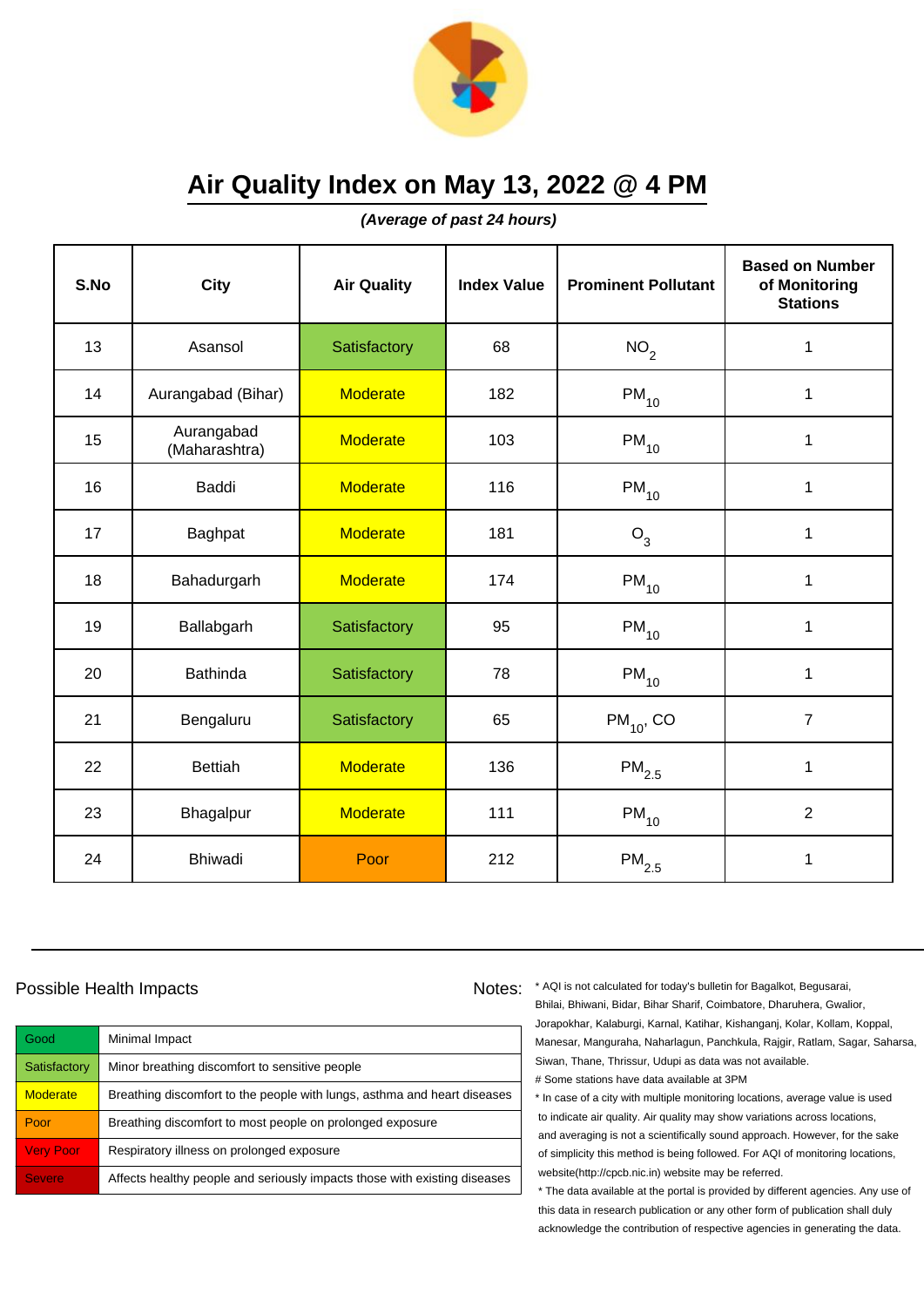

**(Average of past 24 hours)**

| S.No | <b>City</b>    | <b>Air Quality</b> | <b>Index Value</b> | <b>Prominent Pollutant</b> | <b>Based on Number</b><br>of Monitoring<br><b>Stations</b> |
|------|----------------|--------------------|--------------------|----------------------------|------------------------------------------------------------|
| 25   | Bhopal         | <b>Moderate</b>    | 165                | $PM_{10}$                  | $\mathbf 1$                                                |
| 26   | Bilaspur       | Satisfactory       | 67                 | CO                         | $\mathbf 1$                                                |
| 27   | Brajrajnagar   | Satisfactory       | 55                 | CO                         | 1                                                          |
| 28   | Bulandshahr    | <b>Moderate</b>    | 112                | $O_3$                      | $\mathbf 1$                                                |
| 29   | <b>Buxar</b>   | <b>Moderate</b>    | 195                | $\mathsf{PM}_{2.5}$        | $\mathbf{1}$                                               |
| 30   | Chamarajanagar | Good               | 35                 | $PM_{10}$                  | 1                                                          |
| 31   | Chandigarh     | <b>Moderate</b>    | 177                | $O_3$ , PM <sub>10</sub>   | 3                                                          |
| 32   | Chandrapur     | Satisfactory       | 78                 | $O_3$ , PM <sub>10</sub>   | $\overline{2}$                                             |
| 33   | Charkhi Dadri  | <b>Moderate</b>    | 188                | $\mathsf{PM}_{2.5}$        | $\mathbf 1$                                                |
| 34   | Chennai        | Satisfactory       | 61                 | CO, $O_3$ , PM $_{2.5}$    | 5                                                          |
| 35   | Chhapra        | <b>Moderate</b>    | 137                | $PM_{10}$                  | 1                                                          |
| 36   | Chikkaballapur | Good               | 50                 | $PM_{10}$                  | 1                                                          |

#### Possible Health Impacts Notes: Notes:

Good Minimal Impact Satisfactory | Minor breathing discomfort to sensitive people Moderate | Breathing discomfort to the people with lungs, asthma and heart diseases Poor Breathing discomfort to most people on prolonged exposure Very Poor Respiratory illness on prolonged exposure Severe **Affects healthy people and seriously impacts those with existing diseases** 

\* AQI is not calculated for today's bulletin for Bagalkot, Begusarai, Bhilai, Bhiwani, Bidar, Bihar Sharif, Coimbatore, Dharuhera, Gwalior, Jorapokhar, Kalaburgi, Karnal, Katihar, Kishanganj, Kolar, Kollam, Koppal, Manesar, Manguraha, Naharlagun, Panchkula, Rajgir, Ratlam, Sagar, Saharsa, Siwan, Thane, Thrissur, Udupi as data was not available. # Some stations have data available at 3PM

\* In case of a city with multiple monitoring locations, average value is used to indicate air quality. Air quality may show variations across locations, and averaging is not a scientifically sound approach. However, for the sake of simplicity this method is being followed. For AQI of monitoring locations, website(http://cpcb.nic.in) website may be referred.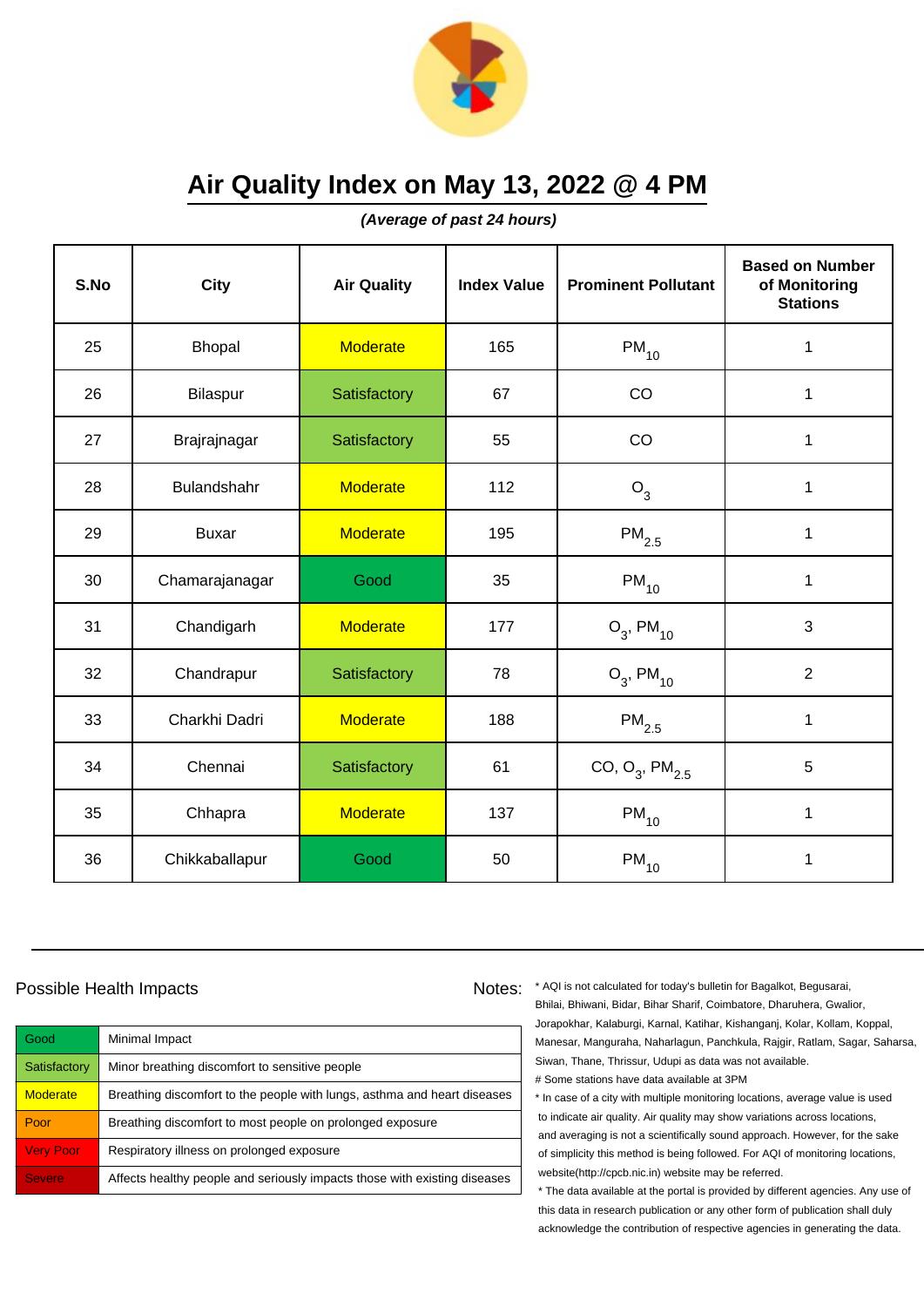

**(Average of past 24 hours)**

| S.No | <b>City</b>    | <b>Air Quality</b> | <b>Index Value</b> | <b>Prominent Pollutant</b>                     | <b>Based on Number</b><br>of Monitoring<br><b>Stations</b> |
|------|----------------|--------------------|--------------------|------------------------------------------------|------------------------------------------------------------|
| 37   | Chikkamagaluru | Good               | 39                 | $\mathsf{PM}_{2.5}$                            | $\mathbf 1$                                                |
| 38   | Damoh          | Satisfactory       | 55                 | $PM_{10}$                                      | 1                                                          |
| 39   | Darbhanga      | <b>Moderate</b>    | 124                | $PM_{10}$                                      | 1                                                          |
| 40   | Davanagere     | Satisfactory       | 60                 | $PM_{10}$                                      | $\mathbf 1$                                                |
| 41   | Dehradun       | Satisfactory       | 80                 | $\mathsf{PM}_{10}$                             | $\mathbf 1$                                                |
| 42   | Delhi          | <b>Moderate</b>    | 176                | $PM_{2.5}$ , O <sub>3</sub> , PM <sub>10</sub> | 36                                                         |
| 43   | Dewas          | <b>Moderate</b>    | 124                | $PM_{10}$                                      | $\mathbf{1}$                                               |
| 44   | Durgapur       | <b>Moderate</b>    | 135                | $PM_{10}$                                      | 1                                                          |
| 45   | Eloor          | Satisfactory       | 56                 | $PM_{10}$                                      | $\mathbf 1$                                                |
| 46   | Ernakulam      | Good               | 31                 | $PM_{10}$                                      | 1                                                          |
| 47   | Faridabad      | <b>Moderate</b>    | 168                | $PM_{10}$ , PM <sub>2.5</sub>                  | 3                                                          |
| 48   | Fatehabad      | <b>Moderate</b>    | 173                | $\mathsf{PM}_{2.5}$                            | 1                                                          |

#### Possible Health Impacts

| Good             | Minimal Impact                                                            |
|------------------|---------------------------------------------------------------------------|
| Satisfactory     | Minor breathing discomfort to sensitive people                            |
| <b>Moderate</b>  | Breathing discomfort to the people with lungs, asthma and heart diseases  |
| Poor             | Breathing discomfort to most people on prolonged exposure                 |
| <b>Very Poor</b> | Respiratory illness on prolonged exposure                                 |
| <b>Severe</b>    | Affects healthy people and seriously impacts those with existing diseases |

Notes: \* AQI is not calculated for today's bulletin for Bagalkot, Begusarai, Bhilai, Bhiwani, Bidar, Bihar Sharif, Coimbatore, Dharuhera, Gwalior, Jorapokhar, Kalaburgi, Karnal, Katihar, Kishanganj, Kolar, Kollam, Koppal, Manesar, Manguraha, Naharlagun, Panchkula, Rajgir, Ratlam, Sagar, Saharsa, Siwan, Thane, Thrissur, Udupi as data was not available. # Some stations have data available at 3PM

> \* In case of a city with multiple monitoring locations, average value is used to indicate air quality. Air quality may show variations across locations, and averaging is not a scientifically sound approach. However, for the sake of simplicity this method is being followed. For AQI of monitoring locations, website(http://cpcb.nic.in) website may be referred.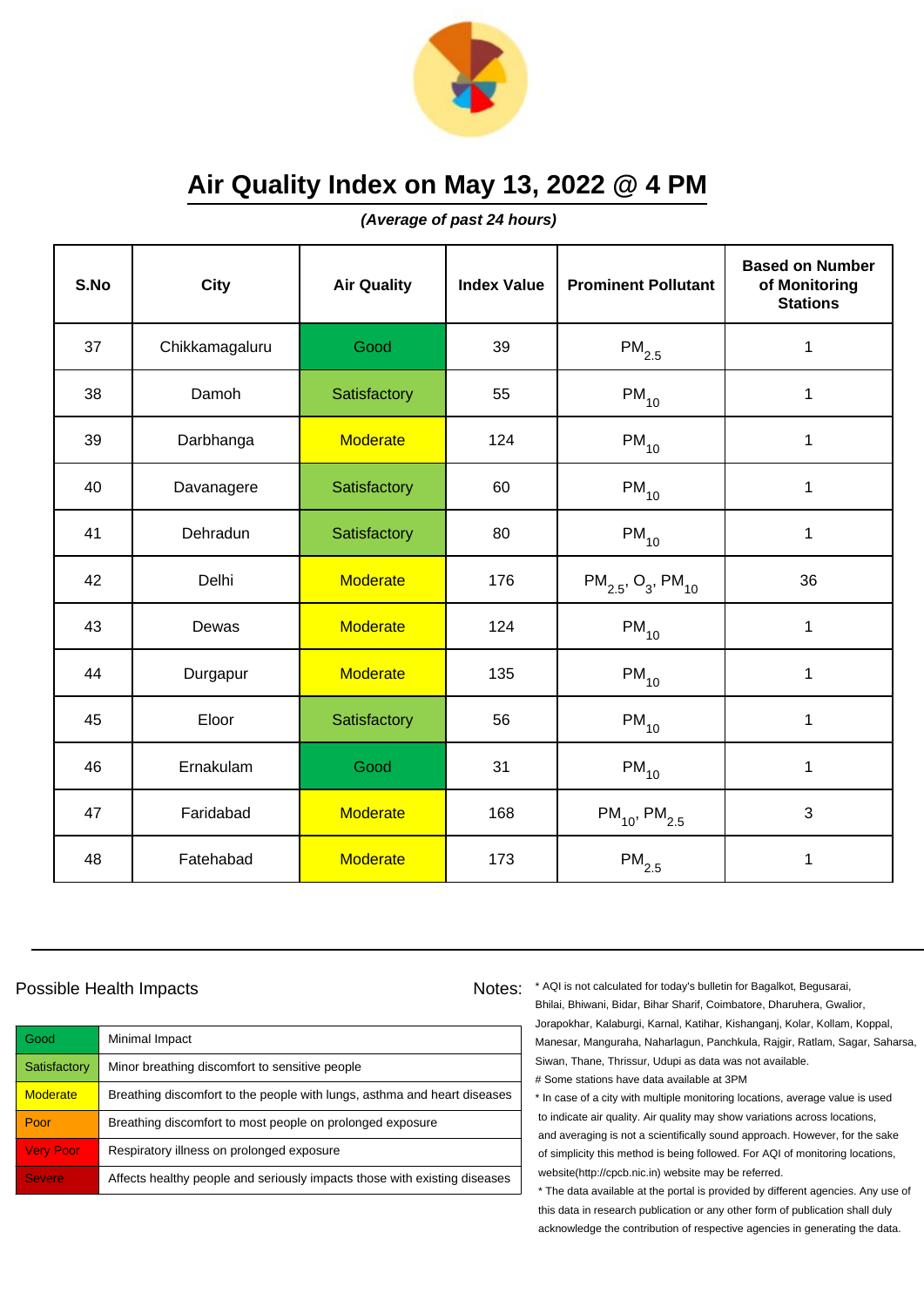

**(Average of past 24 hours)**

| S.No | <b>City</b>          | <b>Air Quality</b> | <b>Index Value</b> | <b>Prominent Pollutant</b>                   | <b>Based on Number</b><br>of Monitoring<br><b>Stations</b> |
|------|----------------------|--------------------|--------------------|----------------------------------------------|------------------------------------------------------------|
| 49   | Firozabad            | Satisfactory       | 92                 | $PM_{10}$ , O <sub>3</sub>                   | $\overline{2}$                                             |
| 50   | Gadag                | Satisfactory       | 65                 | $PM_{10}$                                    | $\mathbf 1$                                                |
| 51   | Gandhinagar          | <b>Moderate</b>    | 186                | $PM_{2.5}$ , PM <sub>10</sub>                | 3                                                          |
| 52   | Gangtok              | Good               | 30                 | O <sub>3</sub>                               | 1                                                          |
| 53   | Gaya                 | <b>Moderate</b>    | 144                | $O_3$ , PM <sub>2.5</sub> , PM <sub>10</sub> | 3                                                          |
| 54   | Ghaziabad            | Poor               | 215                | $O_3$ , PM <sub>10</sub>                     | 4                                                          |
| 55   | Gorakhpur            | Satisfactory       | 54                 | $O_3$                                        | $\mathbf{1}$                                               |
| 56   | <b>Greater Noida</b> | <b>Moderate</b>    | 187                | $O_3$ , PM <sub>10</sub>                     | $\overline{2}$                                             |
| 57   | Gummidipoondi        | Good               | 13                 | SO <sub>2</sub>                              | $\mathbf 1$                                                |
| 58   | Gurugram             | <b>Moderate</b>    | 143                | $PM_{10}$ , PM <sub>2.5</sub>                | 3                                                          |
| 59   | Guwahati             | Good               | 34                 | $\mathsf{PM}_{2.5}$                          | $\overline{2}$                                             |
| 60   | Hajipur              | <b>Moderate</b>    | 109                | $PM_{2.5}$                                   | 1                                                          |

#### Possible Health Impacts Notes: Notes:

Good Minimal Impact Satisfactory | Minor breathing discomfort to sensitive people Moderate | Breathing discomfort to the people with lungs, asthma and heart diseases Poor Breathing discomfort to most people on prolonged exposure Very Poor Respiratory illness on prolonged exposure Severe **Affects healthy people and seriously impacts those with existing diseases** 

\* AQI is not calculated for today's bulletin for Bagalkot, Begusarai, Bhilai, Bhiwani, Bidar, Bihar Sharif, Coimbatore, Dharuhera, Gwalior, Jorapokhar, Kalaburgi, Karnal, Katihar, Kishanganj, Kolar, Kollam, Koppal, Manesar, Manguraha, Naharlagun, Panchkula, Rajgir, Ratlam, Sagar, Saharsa, Siwan, Thane, Thrissur, Udupi as data was not available. # Some stations have data available at 3PM

\* In case of a city with multiple monitoring locations, average value is used to indicate air quality. Air quality may show variations across locations, and averaging is not a scientifically sound approach. However, for the sake of simplicity this method is being followed. For AQI of monitoring locations, website(http://cpcb.nic.in) website may be referred.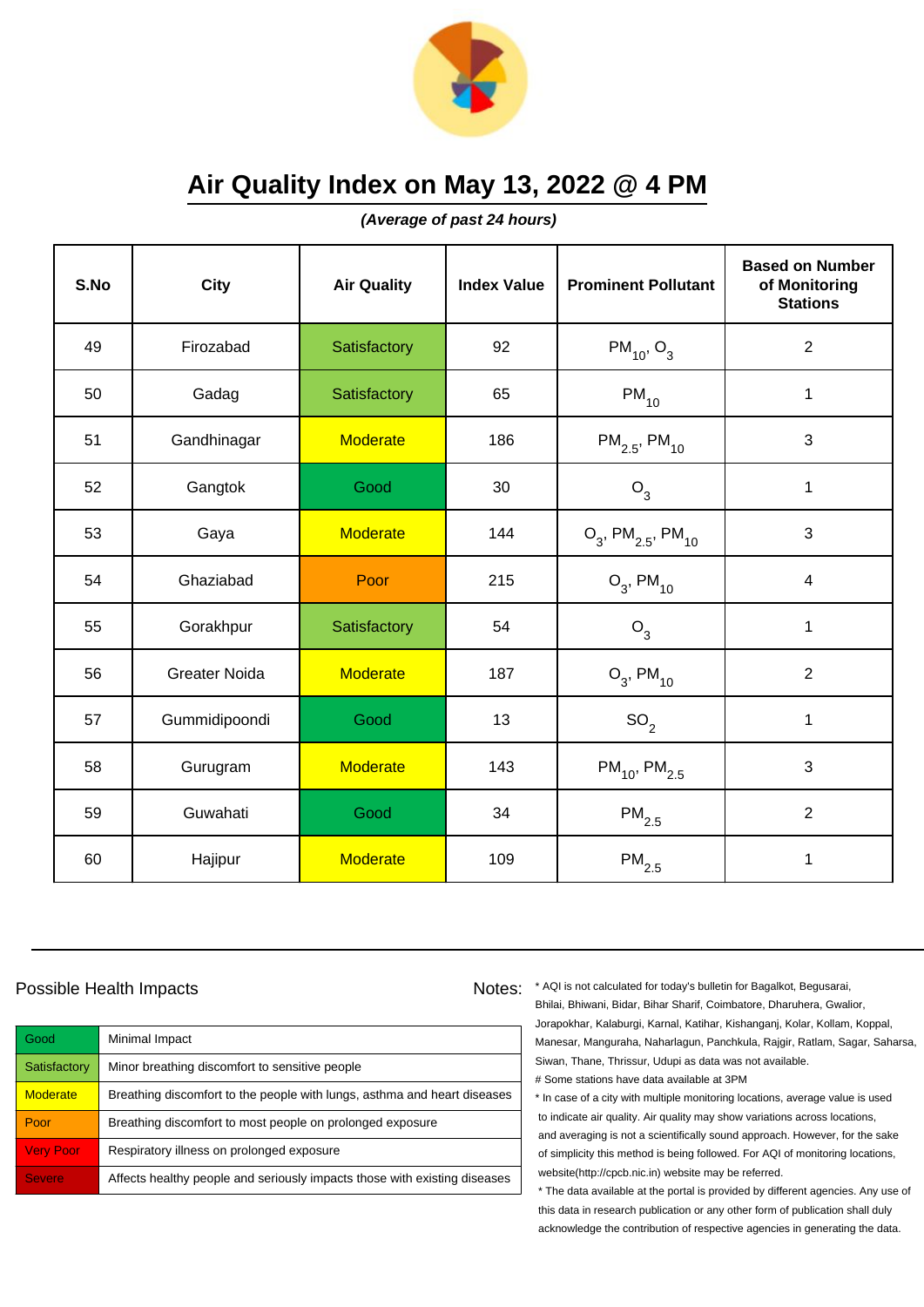

**(Average of past 24 hours)**

| S.No | <b>City</b> | <b>Air Quality</b> | <b>Index Value</b> | <b>Prominent Pollutant</b>                   | <b>Based on Number</b><br>of Monitoring<br><b>Stations</b> |
|------|-------------|--------------------|--------------------|----------------------------------------------|------------------------------------------------------------|
| 61   | Haldia      | Satisfactory       | 71                 | $PM_{10}$                                    | 1                                                          |
| 62   | Hapur       | <b>Moderate</b>    | 140                | $PM_{10}$                                    | $\mathbf 1$                                                |
| 63   | Hassan      | Satisfactory       | 76                 | $PM_{10}$                                    | 1                                                          |
| 64   | Haveri      | Satisfactory       | 60                 | $PM_{10}$                                    | 1                                                          |
| 65   | Hisar       | <b>Moderate</b>    | 182                | $PM_{10}$                                    | $\mathbf 1$                                                |
| 66   | Howrah      | Satisfactory       | 73                 | $PM_{10}$                                    | 3                                                          |
| 67   | Hubballi    | Satisfactory       | 75                 | $PM_{10}$                                    | $\mathbf{1}$                                               |
| 68   | Hyderabad   | Satisfactory       | 71                 | $PM_{10}$ , O <sub>3</sub> , NO <sub>2</sub> | 6                                                          |
| 69   | Imphal      | Satisfactory       | 56                 | $SO_2$ , PM $_{10}$                          | $\overline{2}$                                             |
| 70   | Indore      | <b>Moderate</b>    | 156                | $PM_{10}$                                    | 1                                                          |
| 71   | Jabalpur    | <b>Moderate</b>    | 113                | $PM_{10}$                                    | $\mathbf 1$                                                |
| 72   | Jaipur      | <b>Moderate</b>    | 174                | $PM_{2.5}$ , PM <sub>10</sub>                | 3                                                          |

#### Possible Health Impacts Notes: Notes:

Good Minimal Impact Satisfactory | Minor breathing discomfort to sensitive people Moderate | Breathing discomfort to the people with lungs, asthma and heart diseases Poor Breathing discomfort to most people on prolonged exposure Very Poor Respiratory illness on prolonged exposure Severe **Affects healthy people and seriously impacts those with existing diseases** 

\* AQI is not calculated for today's bulletin for Bagalkot, Begusarai, Bhilai, Bhiwani, Bidar, Bihar Sharif, Coimbatore, Dharuhera, Gwalior, Jorapokhar, Kalaburgi, Karnal, Katihar, Kishanganj, Kolar, Kollam, Koppal, Manesar, Manguraha, Naharlagun, Panchkula, Rajgir, Ratlam, Sagar, Saharsa, Siwan, Thane, Thrissur, Udupi as data was not available. # Some stations have data available at 3PM

\* In case of a city with multiple monitoring locations, average value is used to indicate air quality. Air quality may show variations across locations, and averaging is not a scientifically sound approach. However, for the sake of simplicity this method is being followed. For AQI of monitoring locations, website(http://cpcb.nic.in) website may be referred.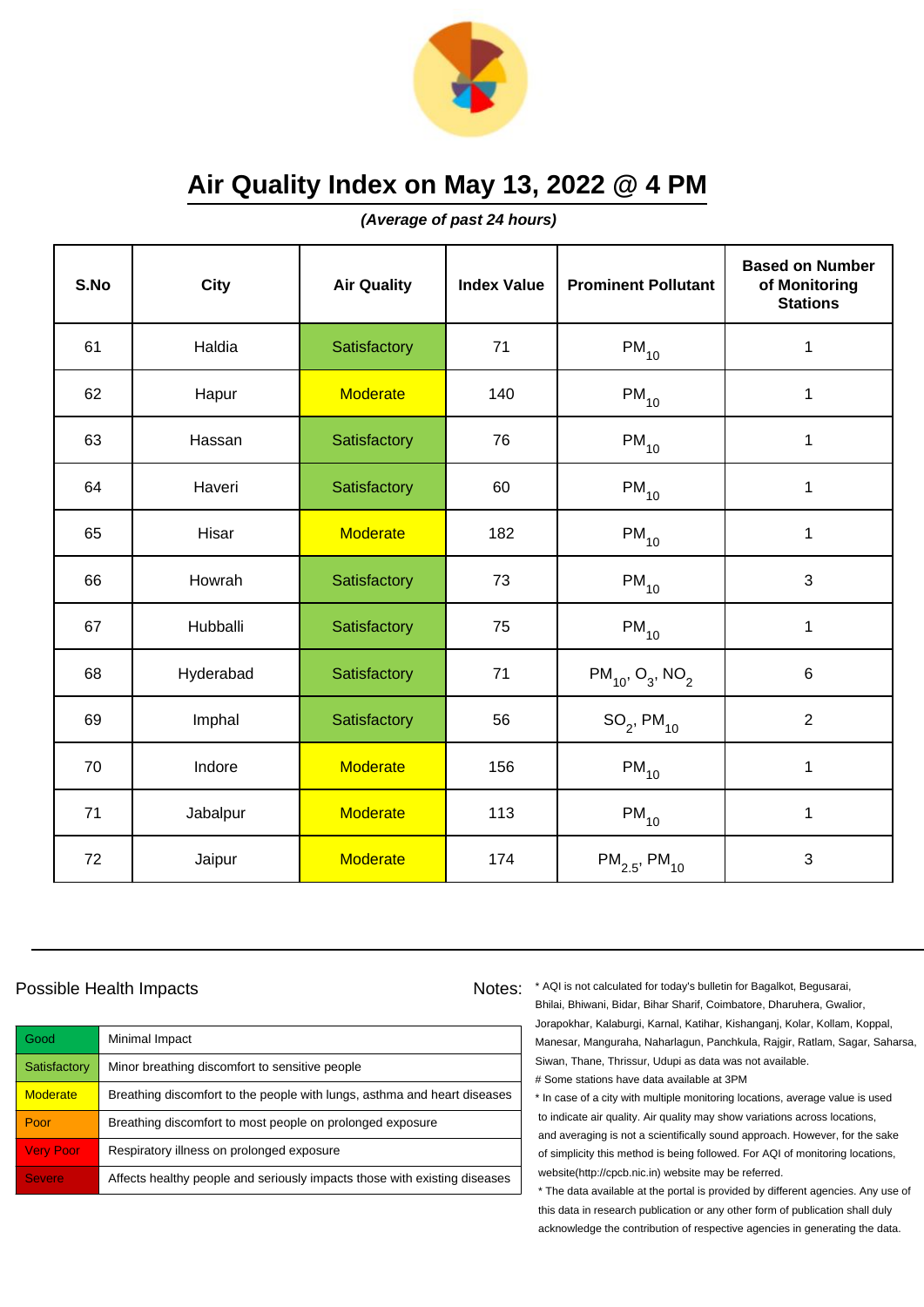

**(Average of past 24 hours)**

| S.No | <b>City</b> | <b>Air Quality</b> | <b>Index Value</b> | <b>Prominent Pollutant</b> | <b>Based on Number</b><br>of Monitoring<br><b>Stations</b> |
|------|-------------|--------------------|--------------------|----------------------------|------------------------------------------------------------|
| 73   | Jalandhar   | Satisfactory       | 89                 | $O_3$                      | $\mathbf 1$                                                |
| 74   | Jhansi      | <b>Moderate</b>    | 165                | $PM_{10}$                  | $\mathbf 1$                                                |
| 75   | Jind        | <b>Moderate</b>    | 157                | $\mathsf{PM}_{2.5}$        | 1                                                          |
| 76   | Jodhpur     | <b>Moderate</b>    | 148                | $PM_{2.5}$                 | $\mathbf{1}$                                               |
| 77   | Kaithal     | <b>Moderate</b>    | 167                | $PM_{10}$                  | $\mathbf 1$                                                |
| 78   | Kalyan      | <b>Moderate</b>    | 107                | $\mathsf{PM}_{10}$         | $\mathbf 1$                                                |
| 79   | Kannur      | Satisfactory       | 61                 | CO                         | $\mathbf 1$                                                |
| 80   | Kanpur      | Satisfactory       | 93                 | $PM_{10}$                  | 3                                                          |
| 81   | Katni       | <b>Moderate</b>    | 184                | $PM_{10}$                  | $\mathbf 1$                                                |
| 82   | Khanna      | <b>Moderate</b>    | 115                | $\mathsf{PM}_{10}$         | $\mathbf 1$                                                |
| 83   | Kochi       | Satisfactory       | 99                 | $\mathsf{PM}_{2.5}$        | $\mathbf{1}$                                               |
| 84   | Kohima      | Good               | 49                 | SO <sub>2</sub>            | $\mathbf 1$                                                |

#### Possible Health Impacts Notes: Notes:

Good Minimal Impact Satisfactory | Minor breathing discomfort to sensitive people Moderate | Breathing discomfort to the people with lungs, asthma and heart diseases Poor Breathing discomfort to most people on prolonged exposure Very Poor Respiratory illness on prolonged exposure Severe **Affects healthy people and seriously impacts those with existing diseases** 

\* AQI is not calculated for today's bulletin for Bagalkot, Begusarai, Bhilai, Bhiwani, Bidar, Bihar Sharif, Coimbatore, Dharuhera, Gwalior, Jorapokhar, Kalaburgi, Karnal, Katihar, Kishanganj, Kolar, Kollam, Koppal, Manesar, Manguraha, Naharlagun, Panchkula, Rajgir, Ratlam, Sagar, Saharsa, Siwan, Thane, Thrissur, Udupi as data was not available. # Some stations have data available at 3PM

\* In case of a city with multiple monitoring locations, average value is used to indicate air quality. Air quality may show variations across locations, and averaging is not a scientifically sound approach. However, for the sake of simplicity this method is being followed. For AQI of monitoring locations, website(http://cpcb.nic.in) website may be referred.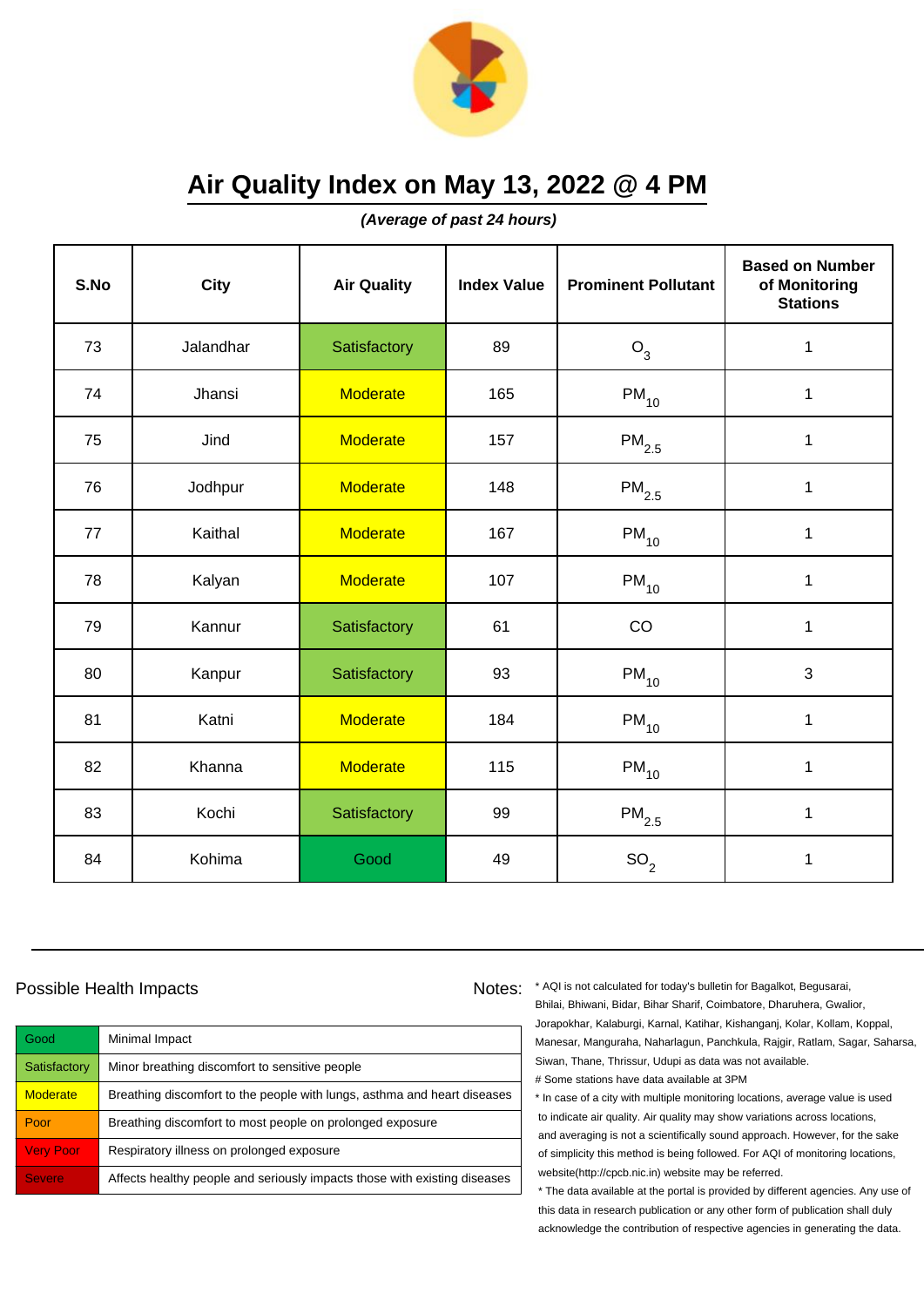

**(Average of past 24 hours)**

| S.No | <b>City</b>      | <b>Air Quality</b> | <b>Index Value</b> | <b>Prominent Pollutant</b>                     | <b>Based on Number</b><br>of Monitoring<br><b>Stations</b> |
|------|------------------|--------------------|--------------------|------------------------------------------------|------------------------------------------------------------|
| 85   | Kolkata          | Satisfactory       | 77                 | $PM_{10}$ , NO <sub>2</sub> , O <sub>3</sub>   | $\overline{7}$                                             |
| 86   | Kota             | <b>Moderate</b>    | 145                | $PM_{10}$                                      | $\mathbf 1$                                                |
| 87   | Kozhikode        | Satisfactory       | 70                 | $\mathsf{PM}_{10}$                             | 1                                                          |
| 88   | Kurukshetra      | Poor               | 203                | $O_3$                                          | 1                                                          |
| 89   | Lucknow          | <b>Moderate</b>    | 120                | $PM_{2.5}$ , PM <sub>10</sub> , O <sub>3</sub> | 6                                                          |
| 90   | Ludhiana         | Satisfactory       | 100                | $PM_{10}$                                      | 1                                                          |
| 91   | Madikeri         | Good               | 33                 | $O_3$                                          | 1                                                          |
| 92   | Maihar           | Satisfactory       | 88                 | CO                                             | 1                                                          |
| 93   | Mandi Gobindgarh | <b>Moderate</b>    | 144                | $PM_{2.5}$                                     | $\mathbf 1$                                                |
| 94   | Mandideep        | <b>Moderate</b>    | 102                | $PM_{10}$                                      | 1                                                          |
| 95   | Mandikhera       | <b>Moderate</b>    | 114                | $PM_{10}$                                      | 1                                                          |
| 96   | Manglore         | Satisfactory       | 73                 | NO <sub>2</sub>                                | $\mathbf 1$                                                |

#### Possible Health Impacts Notes: Notes:

Good Minimal Impact Satisfactory | Minor breathing discomfort to sensitive people Moderate | Breathing discomfort to the people with lungs, asthma and heart diseases Poor Breathing discomfort to most people on prolonged exposure Very Poor Respiratory illness on prolonged exposure Severe **Affects healthy people and seriously impacts those with existing diseases** 

\* AQI is not calculated for today's bulletin for Bagalkot, Begusarai, Bhilai, Bhiwani, Bidar, Bihar Sharif, Coimbatore, Dharuhera, Gwalior, Jorapokhar, Kalaburgi, Karnal, Katihar, Kishanganj, Kolar, Kollam, Koppal, Manesar, Manguraha, Naharlagun, Panchkula, Rajgir, Ratlam, Sagar, Saharsa, Siwan, Thane, Thrissur, Udupi as data was not available. # Some stations have data available at 3PM

\* In case of a city with multiple monitoring locations, average value is used to indicate air quality. Air quality may show variations across locations, and averaging is not a scientifically sound approach. However, for the sake of simplicity this method is being followed. For AQI of monitoring locations, website(http://cpcb.nic.in) website may be referred.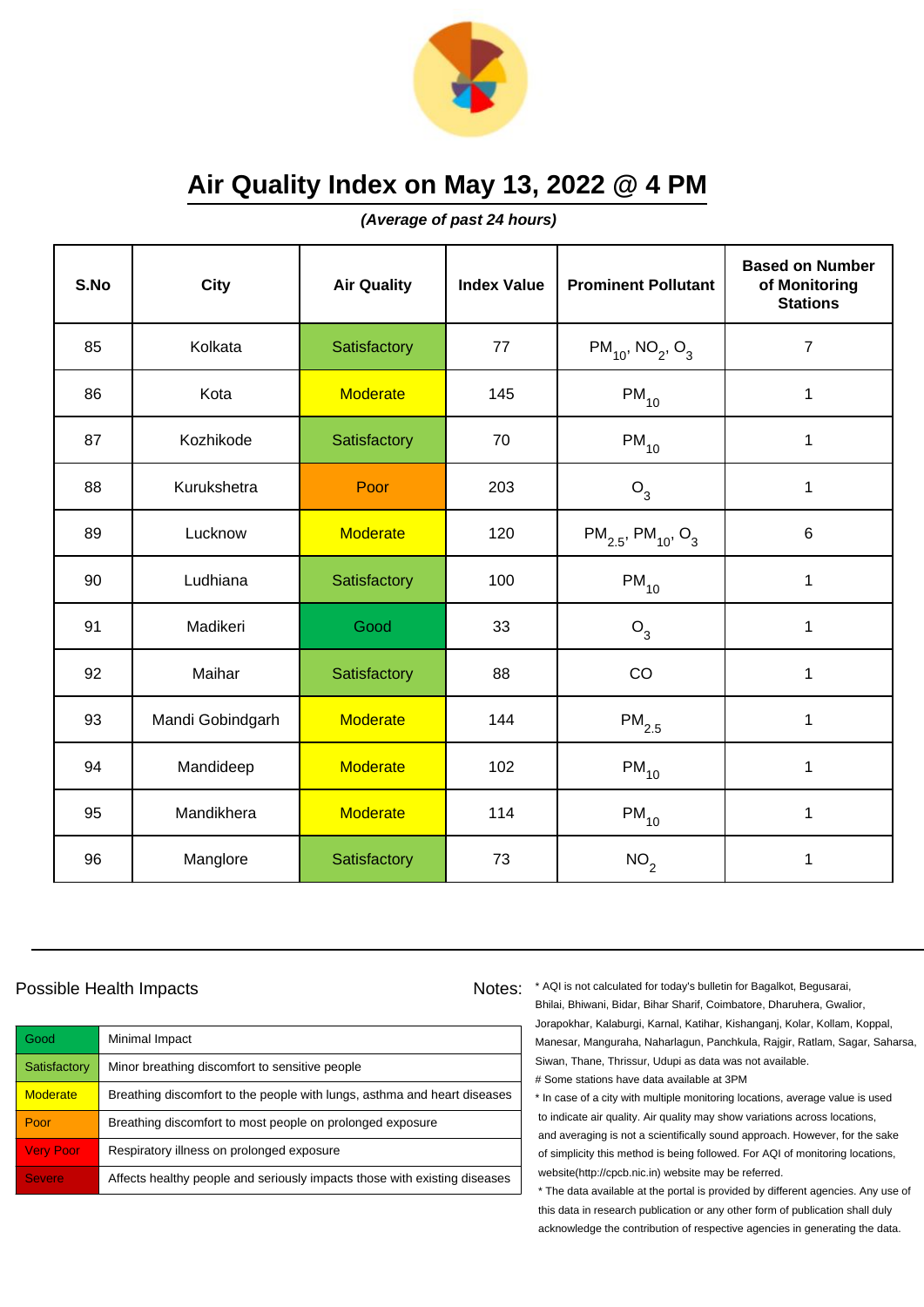

**(Average of past 24 hours)**

| S.No | <b>City</b>   | <b>Air Quality</b> | <b>Index Value</b> | <b>Prominent Pollutant</b>    | <b>Based on Number</b><br>of Monitoring<br><b>Stations</b> |
|------|---------------|--------------------|--------------------|-------------------------------|------------------------------------------------------------|
| 97   | Meerut        | <b>Moderate</b>    | 130                | $O_3$ , PM <sub>10</sub>      | 3                                                          |
| 98   | Moradabad     | <b>Moderate</b>    | 127                | $O_3$ , CO, PM <sub>10</sub>  | 3                                                          |
| 99   | Motihari      | <b>Moderate</b>    | 110                | $O_3$                         | $\mathbf 1$                                                |
| 100  | Mumbai        | <b>Moderate</b>    | 123                | $PM_{2.5}$ , PM <sub>10</sub> | 18                                                         |
| 101  | Munger        | <b>Moderate</b>    | 153                | $\mathsf{PM}_{2.5}$           | $\mathbf{1}$                                               |
| 102  | Muzaffarnagar | <b>Moderate</b>    | 148                | $PM_{10}$                     | 1                                                          |
| 103  | Muzaffarpur   | <b>Moderate</b>    | 129                | $\mathsf{PM}_{2.5}$           | $\overline{2}$                                             |
| 104  | Mysuru        | Good               | 34                 | $PM_{10}$                     | $\mathbf{1}$                                               |
| 105  | Nagpur        | <b>Moderate</b>    | 127                | $PM_{10}$                     | $\mathbf 1$                                                |
| 106  | Nandesari     | Good               | 32                 | $\mathsf{PM}_{2.5}$           | 1                                                          |
| 107  | Narnaul       | <b>Moderate</b>    | 169                | $PM_{2.5}$                    | 1                                                          |
| 108  | Nashik        | Satisfactory       | 74                 | $PM_{10}$                     | 1                                                          |

#### Possible Health Impacts

| Good             | Minimal Impact                                                            |
|------------------|---------------------------------------------------------------------------|
| Satisfactory     | Minor breathing discomfort to sensitive people                            |
| <b>Moderate</b>  | Breathing discomfort to the people with lungs, asthma and heart diseases  |
| Poor             | Breathing discomfort to most people on prolonged exposure                 |
| <b>Very Poor</b> | Respiratory illness on prolonged exposure                                 |
| <b>Severe</b>    | Affects healthy people and seriously impacts those with existing diseases |

Notes: \* AQI is not calculated for today's bulletin for Bagalkot, Begusarai, Bhilai, Bhiwani, Bidar, Bihar Sharif, Coimbatore, Dharuhera, Gwalior, Jorapokhar, Kalaburgi, Karnal, Katihar, Kishanganj, Kolar, Kollam, Koppal, Manesar, Manguraha, Naharlagun, Panchkula, Rajgir, Ratlam, Sagar, Saharsa, Siwan, Thane, Thrissur, Udupi as data was not available. # Some stations have data available at 3PM

> \* In case of a city with multiple monitoring locations, average value is used to indicate air quality. Air quality may show variations across locations, and averaging is not a scientifically sound approach. However, for the sake of simplicity this method is being followed. For AQI of monitoring locations, website(http://cpcb.nic.in) website may be referred.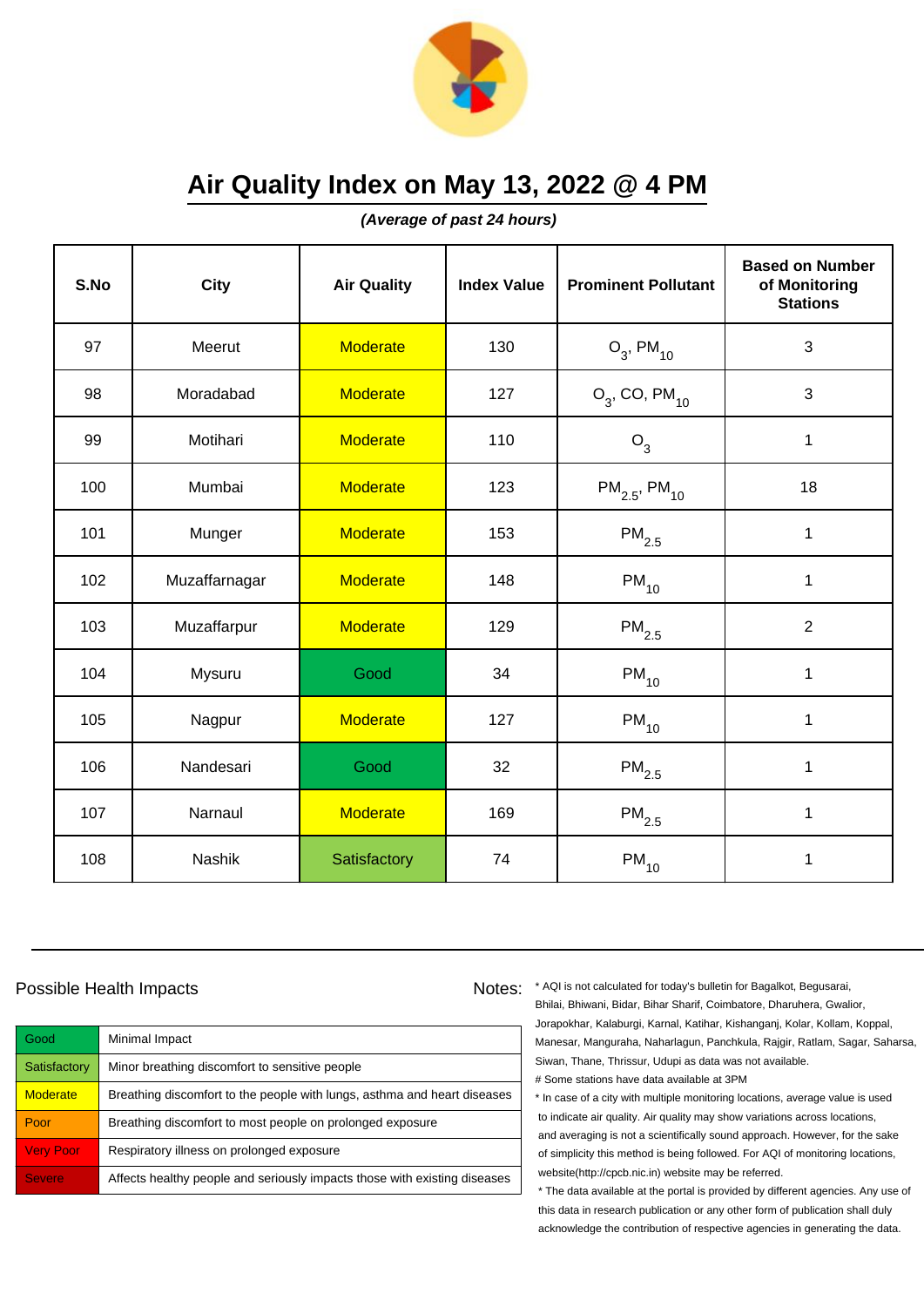

**(Average of past 24 hours)**

| S.No | City        | <b>Air Quality</b> | <b>Index Value</b> | <b>Prominent Pollutant</b>    | <b>Based on Number</b><br>of Monitoring<br><b>Stations</b> |
|------|-------------|--------------------|--------------------|-------------------------------|------------------------------------------------------------|
| 109  | Navi Mumbai | <b>Moderate</b>    | 101                | $PM_{10}$ , CO                | 3                                                          |
| 110  | Noida       | <b>Moderate</b>    | 186                | $O_3$ , PM <sub>10</sub>      | $\overline{4}$                                             |
| 111  | Pali        | <b>Moderate</b>    | 125                | $PM_{10}$                     | $\mathbf{1}$                                               |
| 112  | Palwal      | <b>Moderate</b>    | 120                | $PM_{10}$                     | $\mathbf{1}$                                               |
| 113  | Panipat     | <b>Moderate</b>    | 152                | $PM_{10}$                     | 1                                                          |
| 114  | Patiala     | <b>Moderate</b>    | 124                | $PM_{10}$                     | $\mathbf 1$                                                |
| 115  | Patna       | <b>Moderate</b>    | 153                | $PM_{2.5}$ , PM <sub>10</sub> | $\,6$                                                      |
| 116  | Pithampur   | <b>Moderate</b>    | 116                | $PM_{10}$                     | $\mathbf{1}$                                               |
| 117  | Prayagraj   | Satisfactory       | 90                 | $PM_{10}$                     | $\overline{2}$                                             |
| 118  | Puducherry  | Good               | 39                 | $O_3$                         | $\mathbf 1$                                                |
| 119  | Pune        | <b>Moderate</b>    | 110                | $PM_{2.5}$ , PM <sub>10</sub> | $\,6$                                                      |
| 120  | Purnia      | <b>Moderate</b>    | 135                | $\mathsf{PM}_{2.5}$           | 1                                                          |

#### Possible Health Impacts Notes: Notes:

Good Minimal Impact Satisfactory | Minor breathing discomfort to sensitive people Moderate **Breathing discomfort to the people with lungs**, asthma and heart diseases Poor Breathing discomfort to most people on prolonged exposure Very Poor Respiratory illness on prolonged exposure Severe **Affects healthy people and seriously impacts those with existing diseases** 

\* AQI is not calculated for today's bulletin for Bagalkot, Begusarai, Bhilai, Bhiwani, Bidar, Bihar Sharif, Coimbatore, Dharuhera, Gwalior, Jorapokhar, Kalaburgi, Karnal, Katihar, Kishanganj, Kolar, Kollam, Koppal, Manesar, Manguraha, Naharlagun, Panchkula, Rajgir, Ratlam, Sagar, Saharsa, Siwan, Thane, Thrissur, Udupi as data was not available. # Some stations have data available at 3PM

\* In case of a city with multiple monitoring locations, average value is used to indicate air quality. Air quality may show variations across locations, and averaging is not a scientifically sound approach. However, for the sake of simplicity this method is being followed. For AQI of monitoring locations, website(http://cpcb.nic.in) website may be referred.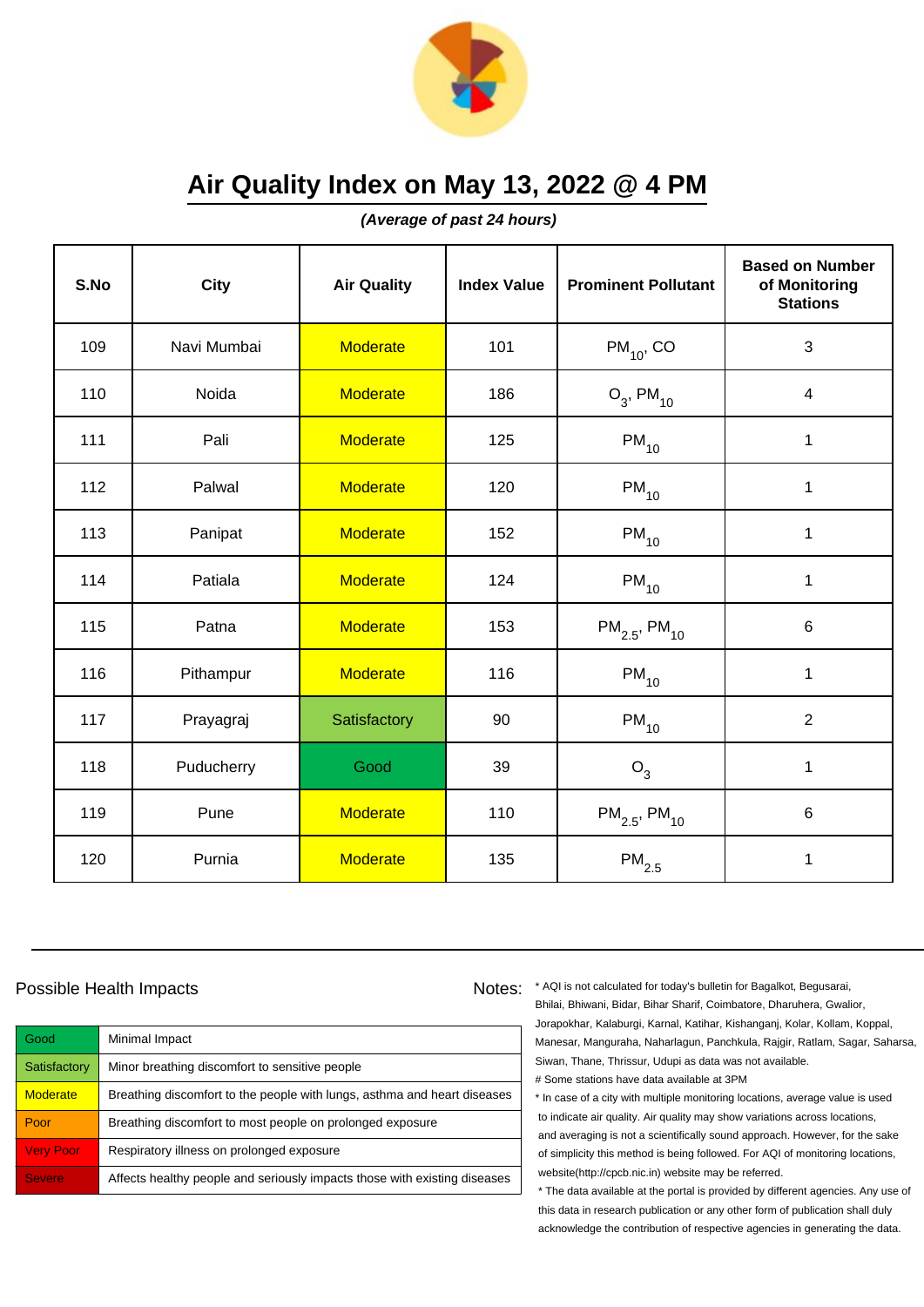

**(Average of past 24 hours)**

| S.No | <b>City</b>       | <b>Air Quality</b> | <b>Index Value</b> | <b>Prominent Pollutant</b> | <b>Based on Number</b><br>of Monitoring<br><b>Stations</b> |
|------|-------------------|--------------------|--------------------|----------------------------|------------------------------------------------------------|
| 121  | Raichur           | Satisfactory       | 78                 | $PM_{10}$                  | $\mathbf 1$                                                |
| 122  | Rajamahendravaram | Satisfactory       | 59                 | $PM_{10}$                  | $\mathbf 1$                                                |
| 123  | Ramanagara        | Good               | 32                 | $PM_{10}$                  | $\mathbf 1$                                                |
| 124  | Rohtak            | Poor               | 251                | $\mathsf{PM}_{2.5}$        | $\mathbf 1$                                                |
| 125  | Rupnagar          | Satisfactory       | 97                 | $PM_{10}$                  | $\mathbf{1}$                                               |
| 126  | Samastipur        | Poor               | 281                | $\mathsf{PM}_{10}$         | 1                                                          |
| 127  | Sasaram           | Poor               | 233                | $O_3$                      | $\mathbf{1}$                                               |
| 128  | Satna             | Satisfactory       | 85                 | $PM_{10}$                  | $\mathbf{1}$                                               |
| 129  | Shillong          | Good               | 24                 | $CO, PM_{10}$              | $\overline{2}$                                             |
| 130  | Shivamogga        | Satisfactory       | 53                 | $PM_{10}$                  | 1                                                          |
| 131  | Siliguri          | Satisfactory       | 71                 | NO <sub>2</sub>            | 1                                                          |
| 132  | Singrauli         | <b>Moderate</b>    | 136                | $PM_{10}$                  | 1                                                          |

#### Possible Health Impacts Notes: Notes:

Good Minimal Impact Satisfactory | Minor breathing discomfort to sensitive people Moderate | Breathing discomfort to the people with lungs, asthma and heart diseases Poor Breathing discomfort to most people on prolonged exposure Very Poor Respiratory illness on prolonged exposure Severe **Affects healthy people and seriously impacts those with existing diseases** 

\* AQI is not calculated for today's bulletin for Bagalkot, Begusarai, Bhilai, Bhiwani, Bidar, Bihar Sharif, Coimbatore, Dharuhera, Gwalior, Jorapokhar, Kalaburgi, Karnal, Katihar, Kishanganj, Kolar, Kollam, Koppal, Manesar, Manguraha, Naharlagun, Panchkula, Rajgir, Ratlam, Sagar, Saharsa, Siwan, Thane, Thrissur, Udupi as data was not available. # Some stations have data available at 3PM

\* In case of a city with multiple monitoring locations, average value is used to indicate air quality. Air quality may show variations across locations, and averaging is not a scientifically sound approach. However, for the sake of simplicity this method is being followed. For AQI of monitoring locations, website(http://cpcb.nic.in) website may be referred.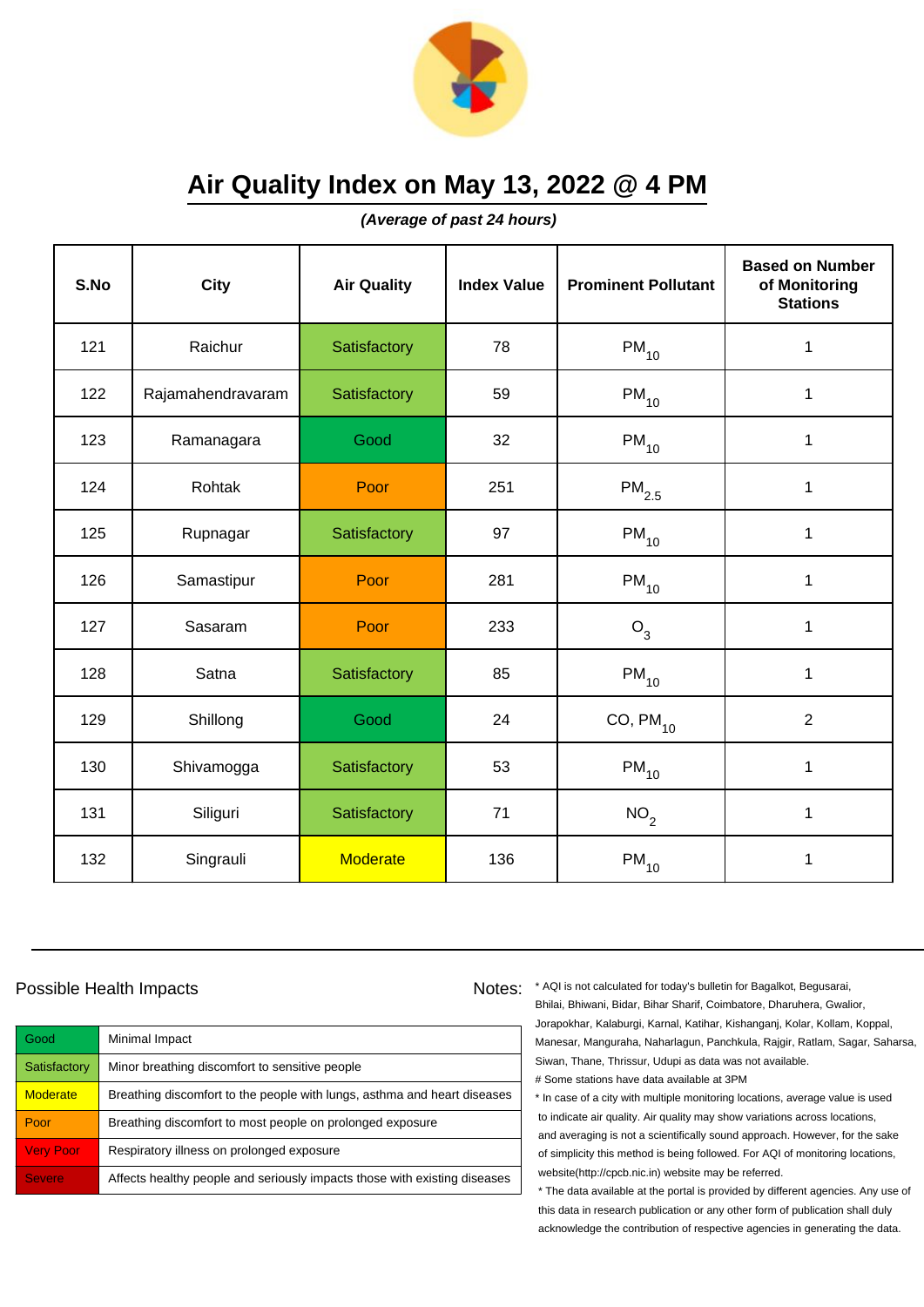

**(Average of past 24 hours)**

| S.No | <b>City</b>        | <b>Air Quality</b> | <b>Index Value</b> | <b>Prominent Pollutant</b> | <b>Based on Number</b><br>of Monitoring<br><b>Stations</b> |
|------|--------------------|--------------------|--------------------|----------------------------|------------------------------------------------------------|
| 133  | Sirsa              | <b>Moderate</b>    | 161                | $PM_{10}$                  | $\mathbf 1$                                                |
| 134  | Solapur            | Satisfactory       | 80                 | $PM_{10}$                  | $\mathbf 1$                                                |
| 135  | Sonipat            | <b>Moderate</b>    | 177                | $PM_{10}$                  | $\mathbf 1$                                                |
| 136  | Srinagar           | Satisfactory       | 52                 | $PM_{10}$                  | $\mathbf 1$                                                |
| 137  | Talcher            | Satisfactory       | 56                 | $O_3$                      | $\mathbf{1}$                                               |
| 138  | Thiruvananthapuram | Good               | 42                 | $PM_{10}$ , CO             | $\overline{2}$                                             |
| 139  | Thoothukudi        | Satisfactory       | 65                 | $PM_{10}$                  | $\mathbf{1}$                                               |
| 140  | Tirupati           | Satisfactory       | 60                 | $PM_{10}$                  | $\mathbf{1}$                                               |
| 141  | Udaipur            | <b>Moderate</b>    | 122                | $PM_{10}$                  | $\mathbf 1$                                                |
| 142  | Ujjain             | <b>Moderate</b>    | 122                | $\mathsf{PM}_{2.5}$        | 1                                                          |
| 143  | Vapi               | <b>Moderate</b>    | 113                | $PM_{10}$                  | $\mathbf{1}$                                               |
| 144  | Varanasi           | <b>Moderate</b>    | 104                | $O_3$ , PM <sub>10</sub>   | 4                                                          |

#### Possible Health Impacts

| Good             | Minimal Impact                                                            |
|------------------|---------------------------------------------------------------------------|
| Satisfactory     | Minor breathing discomfort to sensitive people                            |
| <b>Moderate</b>  | Breathing discomfort to the people with lungs, asthma and heart diseases  |
| Poor             | Breathing discomfort to most people on prolonged exposure                 |
| <b>Very Poor</b> | Respiratory illness on prolonged exposure                                 |
| <b>Severe</b>    | Affects healthy people and seriously impacts those with existing diseases |

Notes: \* AQI is not calculated for today's bulletin for Bagalkot, Begusarai, Bhilai, Bhiwani, Bidar, Bihar Sharif, Coimbatore, Dharuhera, Gwalior, Jorapokhar, Kalaburgi, Karnal, Katihar, Kishanganj, Kolar, Kollam, Koppal, Manesar, Manguraha, Naharlagun, Panchkula, Rajgir, Ratlam, Sagar, Saharsa, Siwan, Thane, Thrissur, Udupi as data was not available. # Some stations have data available at 3PM

> \* In case of a city with multiple monitoring locations, average value is used to indicate air quality. Air quality may show variations across locations, and averaging is not a scientifically sound approach. However, for the sake of simplicity this method is being followed. For AQI of monitoring locations, website(http://cpcb.nic.in) website may be referred.